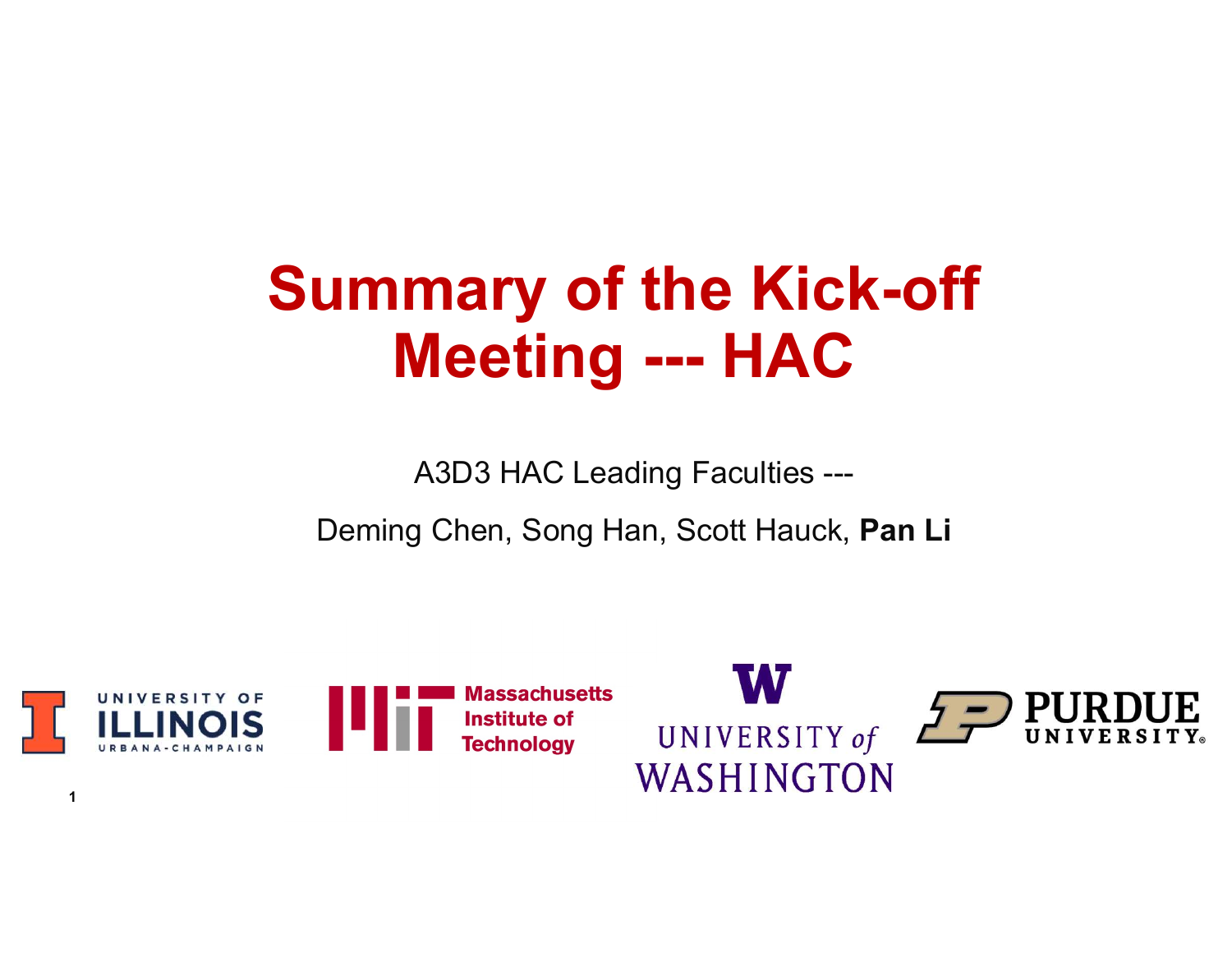# HAC Talks

| <b>HAC Talks</b>                                                                                                                | <b>Results: 3D Object Part Segmentation</b><br><b>Results: 3D Outdoor Scene Segmentation</b>                                                                                                                    |
|---------------------------------------------------------------------------------------------------------------------------------|-----------------------------------------------------------------------------------------------------------------------------------------------------------------------------------------------------------------|
| • Point cloud models based<br>on point-voxel convolution<br>--- Zhijian Liu                                                     |                                                                                                                                                                                                                 |
| • Graph models for $\tau \to 3\mu$<br>detection<br>--- Siqi Miao                                                                | MLP: 0.210<br>Trigger Acceptance Rate@30kHz Trigger Rate:<br>$\cdot$ GNN: 0.953<br>Graph construction is the computational bottleneck.                                                                          |
| --- Dylan Rankin<br>HLS4ML<br><b>Overview</b>                                                                                   | Supports for RNNs and GNNs are still under<br>development                                                                                                                                                       |
| <b>ScaleHLS: Scalable HLS</b><br>$\bullet$<br>on multi-level intermediate<br>representation<br>--- Hanchen Ye .<br>$\mathbf{2}$ | <b>GitHub Repository:</b><br>https://github.com/hanchenye/scalehls<br><b>Design Verification</b><br>$\bullet$<br><b>IP</b> Integration<br>$\bullet$<br><b>RTL Code Generation</b><br>Design Space Exploration . |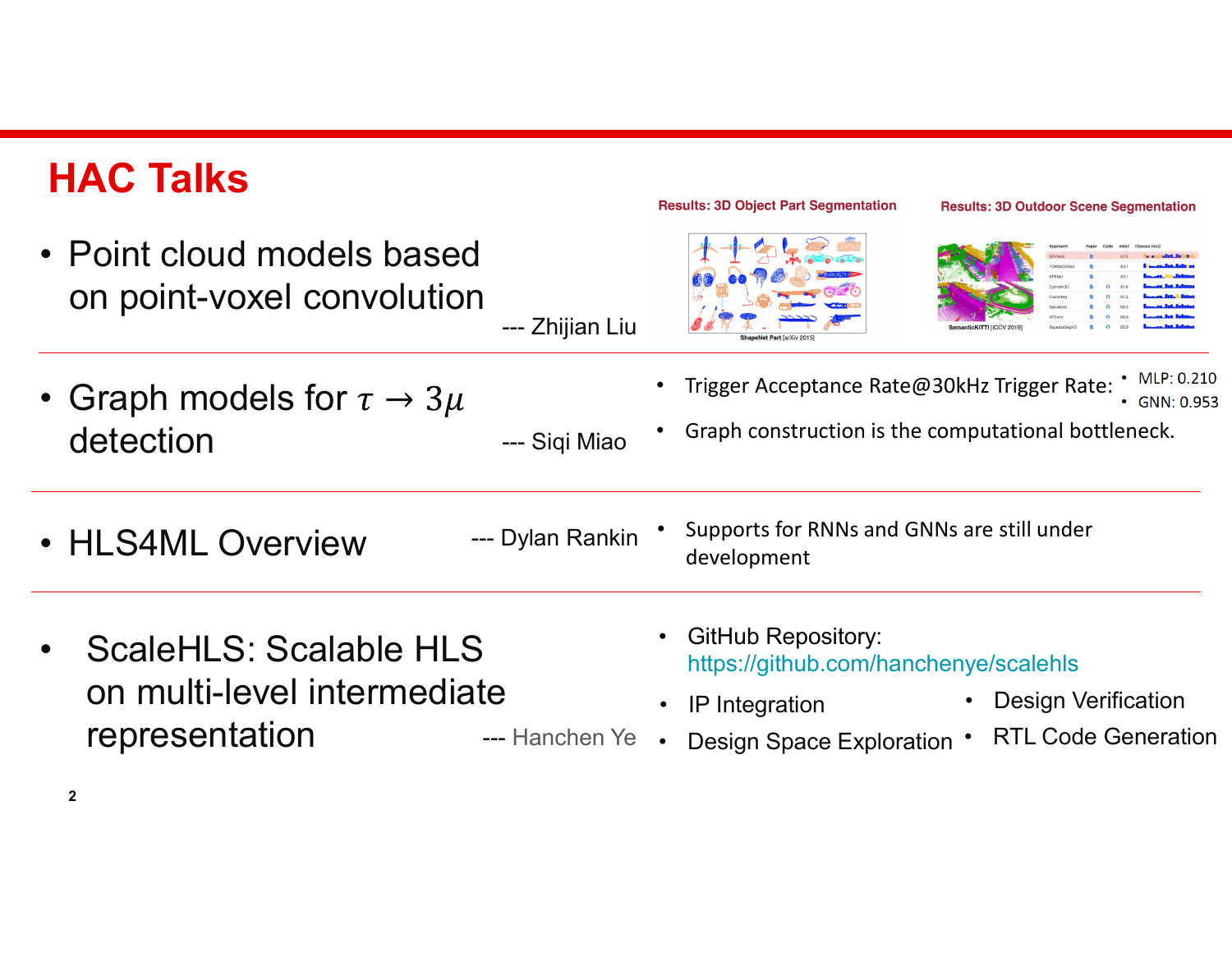## Identified Projects (till 6PM (ET) Nov. 9th)

- **Identified Projects (till 6PM (ET) Nov. 9th)**<br>• 8/9 projects mention the area "hardware and algorithm"<br>• 5 identified projects (led by HAC leading faculties) **Identified Projects (till 6PM (ET) Nov. 9th)**<br>• 8/9 projects mention the area "hardware and algorithm"<br>• 5 identified projects (led by HAC leading faculties)<br>• Algorithm-System-Hardware Co-Design for Efficient Point Cloud
- 

- **Point Cloud Neural Network Interpretation** --- MIT<br>--- MIT<br>--- Purdue<br>--- Purdue --- MIT<br>--- MIT<br>--- Purdue<br>--- Purdue
- 

 $3 \overline{3}$ 

- **dentified Projects (till 6PM (ET) Nov. 9th)**<br>
8/9 projects mention the area "hardware and algorith<br>
5 identified projects (led by HAC leading faculties)<br>
Algorithm-System-Hardware Co-Design for Efficient Point Cloud Proce ■ ScaleHLS: A New Scalable High-Level Synthesis Framework on Multi-Level <sub>---</sub> UIUC Intermediate Representation --- MIT<br>--- Purdue<br>--- Purdue<br>--- UIUC --- MIT<br>--- Purdue<br>--- Purdue<br>--- UIUC<br>--- UIUC
- PyLog: An Algorithm-Centric Python-Based FPGA Programming and Synthesis Flow --- MIT<br>--- Purdue<br>--- Purdue<br>--- UIUC<br>--- UIUC • Algorithm-System-Hardware Co-Design for Efficient Point Cloure<br>• Point Cloud Neural Network Interpretation<br>• Domain Adaptation for Graph Machine Learning<br>• ScaleHLS: A New Scalable High-Level Synthesis Framework of<br>• PyL
-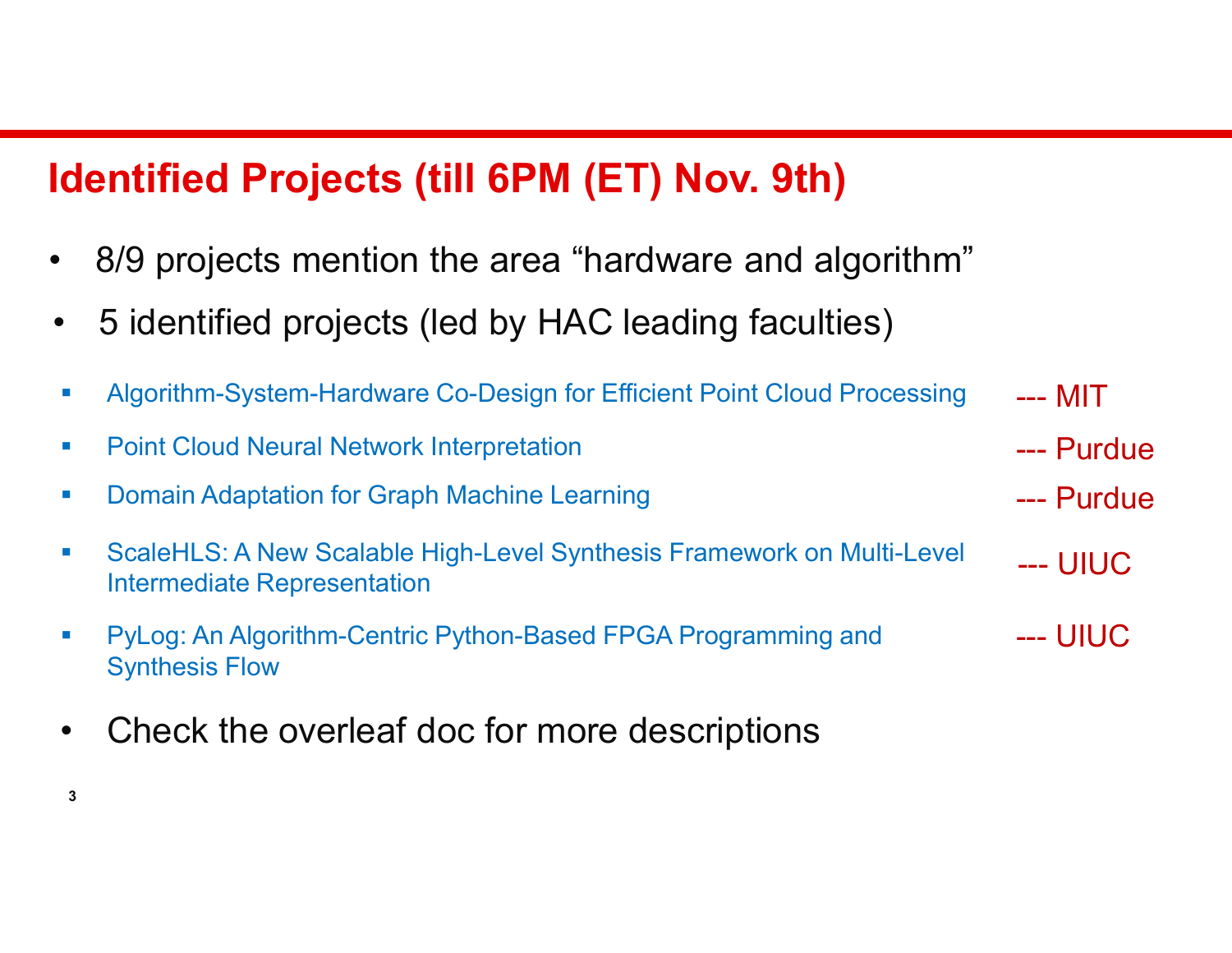## **Students**

- 10 HAC students (3 master, 7 PhD students) get involved. valdents<br>19 HAC students (3 master, 7 PhD students) get<br>19 UIUC: Hanchen Ye, Tim Zhang<br>19 UW: Xiaohan Liu (neuroscience)
	-
	-
	- dents<br>
	0 HAC students (3 master, 7 PhD students) <sub>(</sub><br>
	 UIUC: Hanchen Ye, Tim Zhang<br>
	 UW: Xiaohan Liu (neuroscience)<br>
	 Purdue: Shikun Liu (HEP), Tianchun Li (HI valimistade (S. material of HAC students (S. material of HAC students (S. material of HAC students ) get involved.<br>• UIUC: Hanchen Ye, Tim Zhang<br>• UW: Xiaohan Liu (neuroscience)<br>• Purdue: Shikun Liu (HEP), Tianchun Li (HEP (HEP), Rongzhe Wei 9 HAC students (3 master, 7 PhD students) get in<br>• UIUC: Hanchen Ye, Tim Zhang<br>• UW: Xiaohan Liu (neuroscience)<br>• Purdue: Shikun Liu (HEP), Tianchun Li (HEP), 8<br>(HEP), Rongzhe Wei<br>• MIT: Zhijian Liu (HEP), Haotian Tang, Yu
	-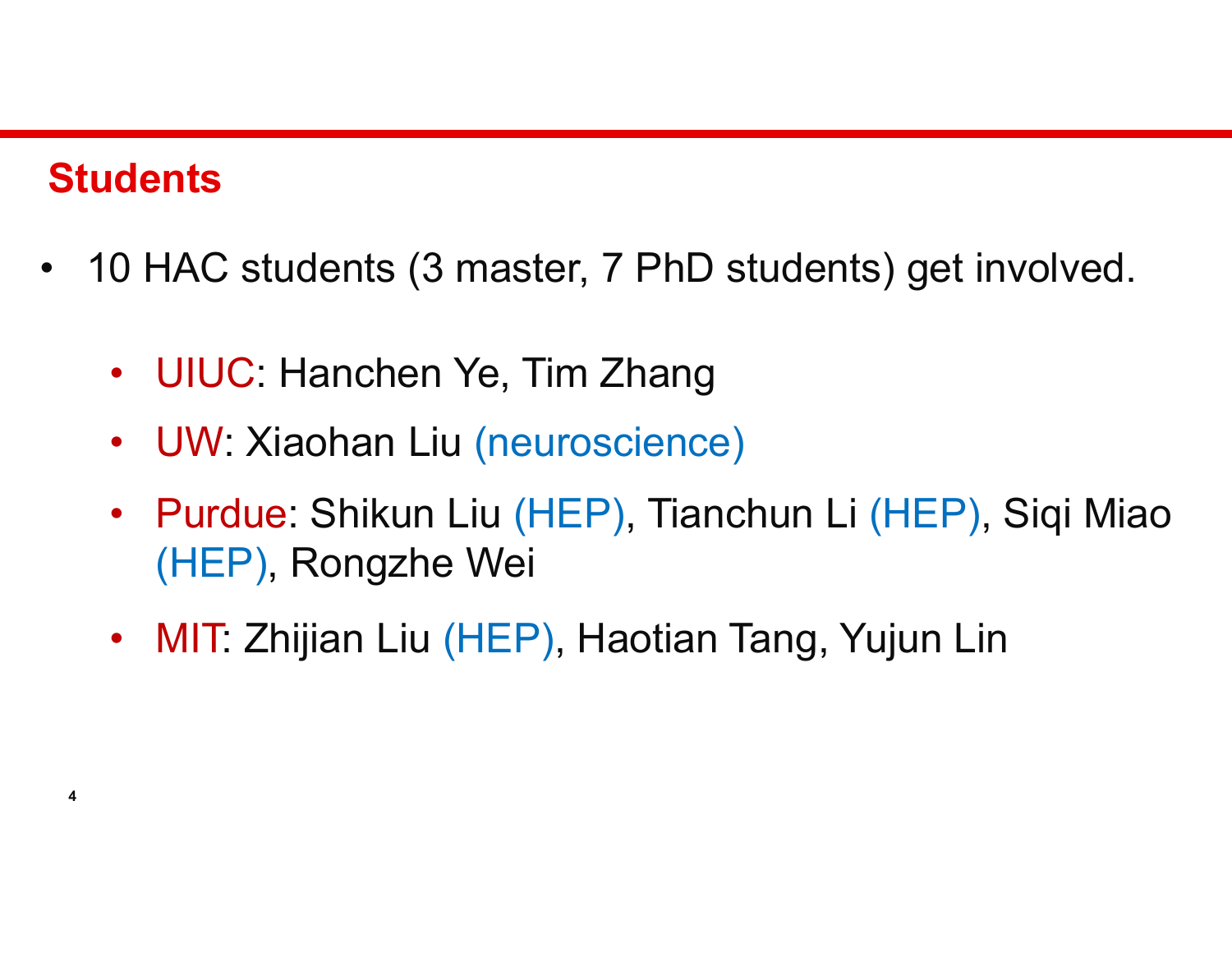### Students Engagement

- udents Engagement<br>• Slack channel (a3d3-HAC), missing two students yet
- udents Engagement<br>• Slack channel (a3d3-HAC), missing two students yet<br>• Quarterly meeting among HAC faculty leaders Time (TBD)
- verther Slack channel (a3d3-HAC), missing two students yet<br>
 Guarterly meeting among HAC faculty leaders Time (TBD)<br>
 Monthly meeting between each student project leader and<br>
the coordinator. Student leaders prepare a re the coordinator. Student leaders prepare a report if necessary.